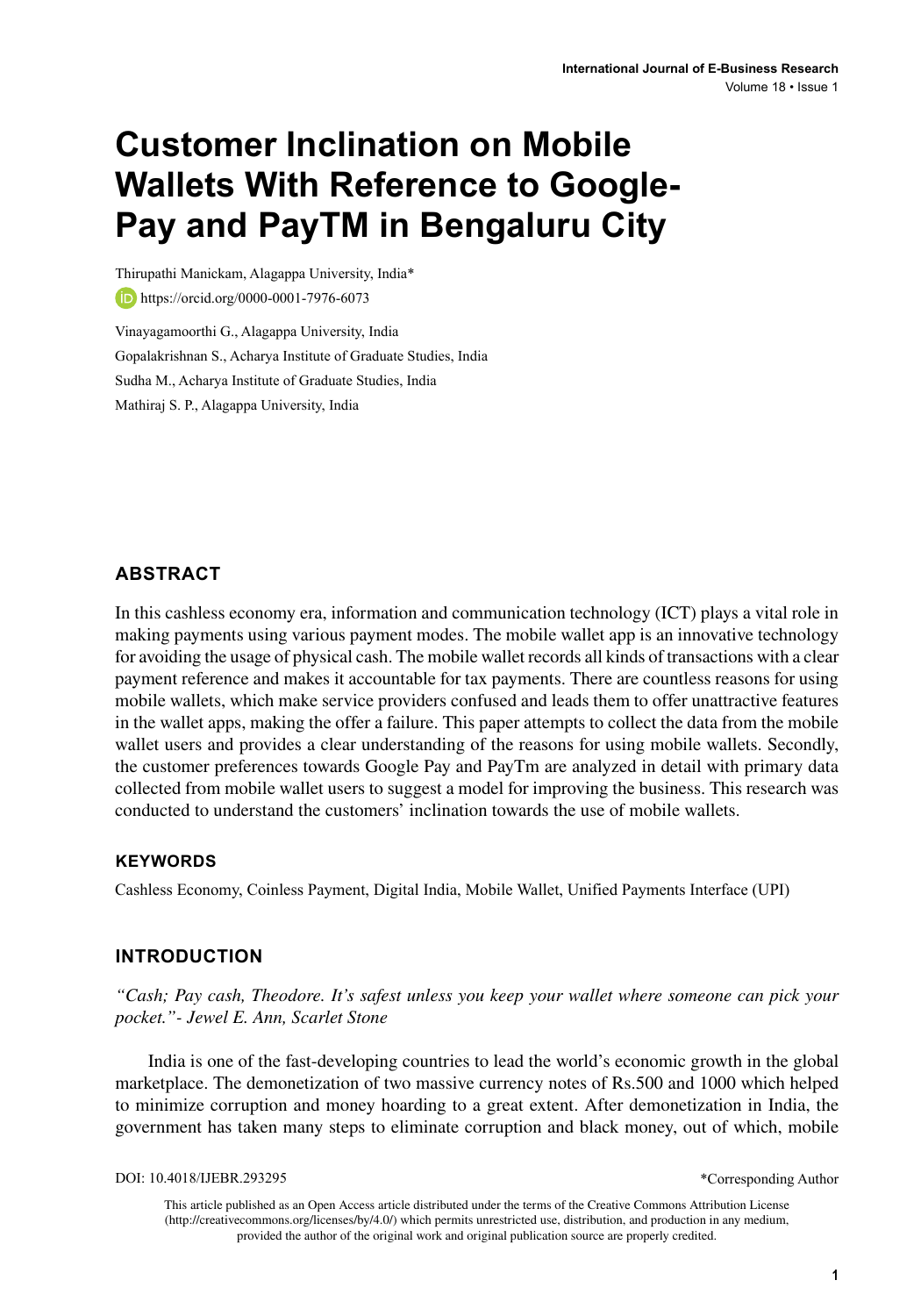wallet is one among them to solve the issues. The Digital India initiative was implemented with more priority to promote a cashless economy in the country. Digital transactions restrict illegal transactions, black money, and helps develop the economic growth of the country. Mobile wallets are one of the major cashless payment systems emerged in India. After demonetization, mobile wallets became a primary financial instrument to make a cashless payment. Initially, the mobile wallet apps were used only for making the recharge and paying bills, but now the mobile wallets are used to make most of the bank transactions and it even reduced the customer visits drastically. Mobile wallets are operated using Mobile apps that should be installed in android or IOS platforms, and also it should be linked with customers' bank accounts, and mobile numbers.

Nowadays mobile wallets are one of the financial instruments used for making all types of payments, transferring funds, recharging, and receiving the funds through bank accounts. Earlier in retail shops, petty shops, food corner, beverages shops, Bus Travel and other visiting places, customers were facing problems with shoppers to get change currency like one rupee or two rupees and five rupees. But right now this problem has been sorted out with the help of mobile wallets. The consumer adoption and learning of technology used in Digital payment system helps consumers to use e-commerce transactions in their day-to-day life *(Dahlberg et al., 2015).* At the present time, m-wallets are used to execute several financial transactions. In developing economies, m-wallets offer an opportunity to target a large population. According to the report of Economic Times, PayTm is the leading mobile wallet company shown an annual increase of 435% in the year 2019. The National Payments Corporation of India developed the Bharat Interface for Money (BHIM app) for transacting funds directly between the bank accounts *(Ghosh, 2017).*

### **REVIEW OF LITERATURE**

*Akhila Pai H. (2018)* has pointed out that the Government of India initiated the concept of 'Digital India' to increase the usage of internet and mobile wallets which in-turn leading to cashless payments. *Anil Kumar.Punna & Mahesh Kumar. Punna (2017)* reveals that mobile banking is an essential instrument for transfer of funds from one account to another. Various payment methods like Debit/ Credit cards, internet banking, mobile banking contributes only upto 10% of the total payments. According to *Pankaj Yadav (2017),* The researcher has focused on users from all four directions in India i.e., east, west, north, and south. The data was collected from the customers who all are using the mobile wallet and its benefits/usefulness. The researcher has kept in mind the six factors in existing studies (i.e., perceived quality of service, perceived risk, perceived usefulness, perceived cost, observe ease of use, and trust) which leads to adaptation of mobile wallets. *Richa Goel et al. (2019),* It is believed that the cashless economy is the key to the Indian economy which helps to restrict the flow of physical cash in the country. Cashless payments are made through virtual and app-based transactions, and it has been widely adopted by the people after the demonetization. *Vijayashri Mahindra Gurme (2017),* the development of information technology through mobile devices generates novelty called "Mobile Wallet". The invention of mobile wallet payments releases growth and flexibility to banking and financial institutions as well as businesses. *FAIR Inc.* Inspite of the technological and scientific development in Japan 70% of the population prefers cash payment over cashless payments. The Government of Japan envisions cashless Japan in the future by encouraging people to use digital payment methods like mobile wallet and online payment systems. From the literature reviewed related to mobile wallets, it was understood that there are no studies that analyze the reasons and competitiveness of PayTm and Google Pay. As on date, only these two wallets companies having large number of customers in India. Another research gap has been addressed in this study is that, many researchers have developed and tested the hypothesis on factors influencing the acceptance of mobiles, but this study concentrates on customers' confidence about the wallets on the basis of *Trust, Gain* and *Accountability.*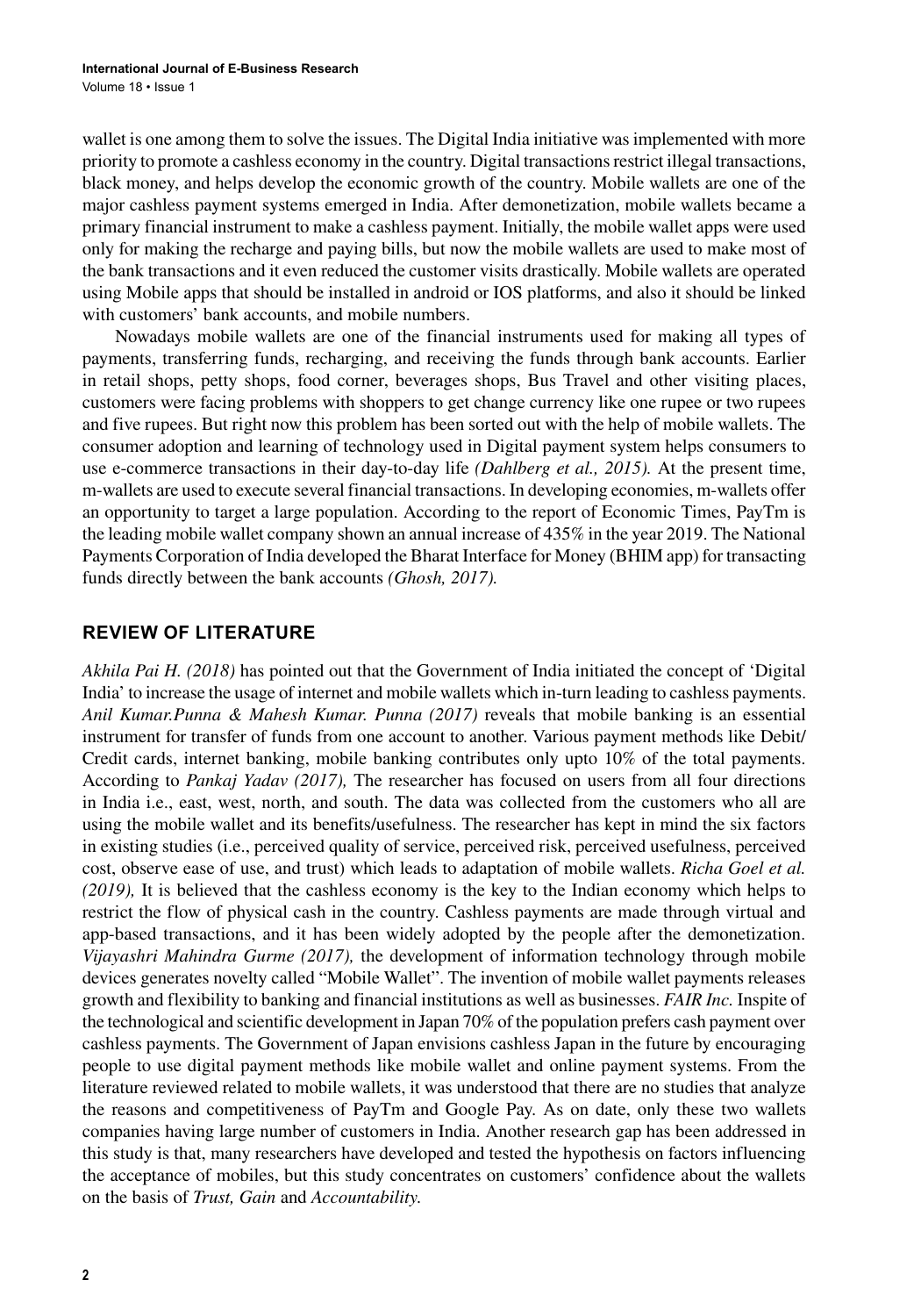14 more pages are available in the full version of this document, which may be purchased using the "Add to Cart" button on the publisher's webpage: [www.igi](http://www.igi-global.com/article/customer-inclination-on-mobile-wallets-with-reference-to-google-pay-and-paytm-in-bengaluru-city/293295)[global.com/article/customer-inclination-on-mobile-wallets](http://www.igi-global.com/article/customer-inclination-on-mobile-wallets-with-reference-to-google-pay-and-paytm-in-bengaluru-city/293295)[with-reference-to-google-pay-and-paytm-in-bengaluru](http://www.igi-global.com/article/customer-inclination-on-mobile-wallets-with-reference-to-google-pay-and-paytm-in-bengaluru-city/293295)[city/293295](http://www.igi-global.com/article/customer-inclination-on-mobile-wallets-with-reference-to-google-pay-and-paytm-in-bengaluru-city/293295)

# Related Content

A Survey of Key Generation for Secure Multicast Communication Protocols Win Aye and Mohammad Umar Siddiqi (2007). Web Services Security and E-Business (pp. 93-111). [www.irma-international.org/chapter/survey-key-generation-secure-multicast/31222](http://www.irma-international.org/chapter/survey-key-generation-secure-multicast/31222)

## Development of a Measurement Instrument for Website Design Utilizing Analytic Hierarchy Process (AHP) Multi-Attribute Decision Modeling

Ron Cheek, Martha L. Sale and Colleen Schwarz (2015). International Journal of E-Business Research (pp. 18-30).

[www.irma-international.org/article/development-of-a-measurement-instrument-for-website](http://www.irma-international.org/article/development-of-a-measurement-instrument-for-website-design-utilizing-analytic-hierarchy-process-ahp-multi-attribute-decision-modeling/132696)[design-utilizing-analytic-hierarchy-process-ahp-multi-attribute-decision-modeling/132696](http://www.irma-international.org/article/development-of-a-measurement-instrument-for-website-design-utilizing-analytic-hierarchy-process-ahp-multi-attribute-decision-modeling/132696)

# A Proposed Conceptual Framework of Factors Influencing Consumer E-Wallet Adoption in Malaysia and Thailand

Seng Chee Lim, Seng Poh Lim, Numtip Trakulmaykee, Joi San Tan, Chidchanok Choksuchat, Chen Kang Lee and Jit Theam Lim (2021). Handbook of Research on Innovation and Development of E-Commerce and E-Business in ASEAN (pp. 247- 269).

[www.irma-international.org/chapter/a-proposed-conceptual-framework-of-factors-influencing](http://www.irma-international.org/chapter/a-proposed-conceptual-framework-of-factors-influencing-consumer-e--wallet-adoption-in-malaysia-and-thailand/260695)[consumer-e--wallet-adoption-in-malaysia-and-thailand/260695](http://www.irma-international.org/chapter/a-proposed-conceptual-framework-of-factors-influencing-consumer-e--wallet-adoption-in-malaysia-and-thailand/260695)

#### An Exploratory Look at Attributes of Internet Use and Adoption by Franchisees

Kelley O'Reilly and Zsoft Ugray (2010). International Journal of E-Business Research (pp. 15-33).

[www.irma-international.org/article/exploratory-look-attributes-internet-use/45004](http://www.irma-international.org/article/exploratory-look-attributes-internet-use/45004)